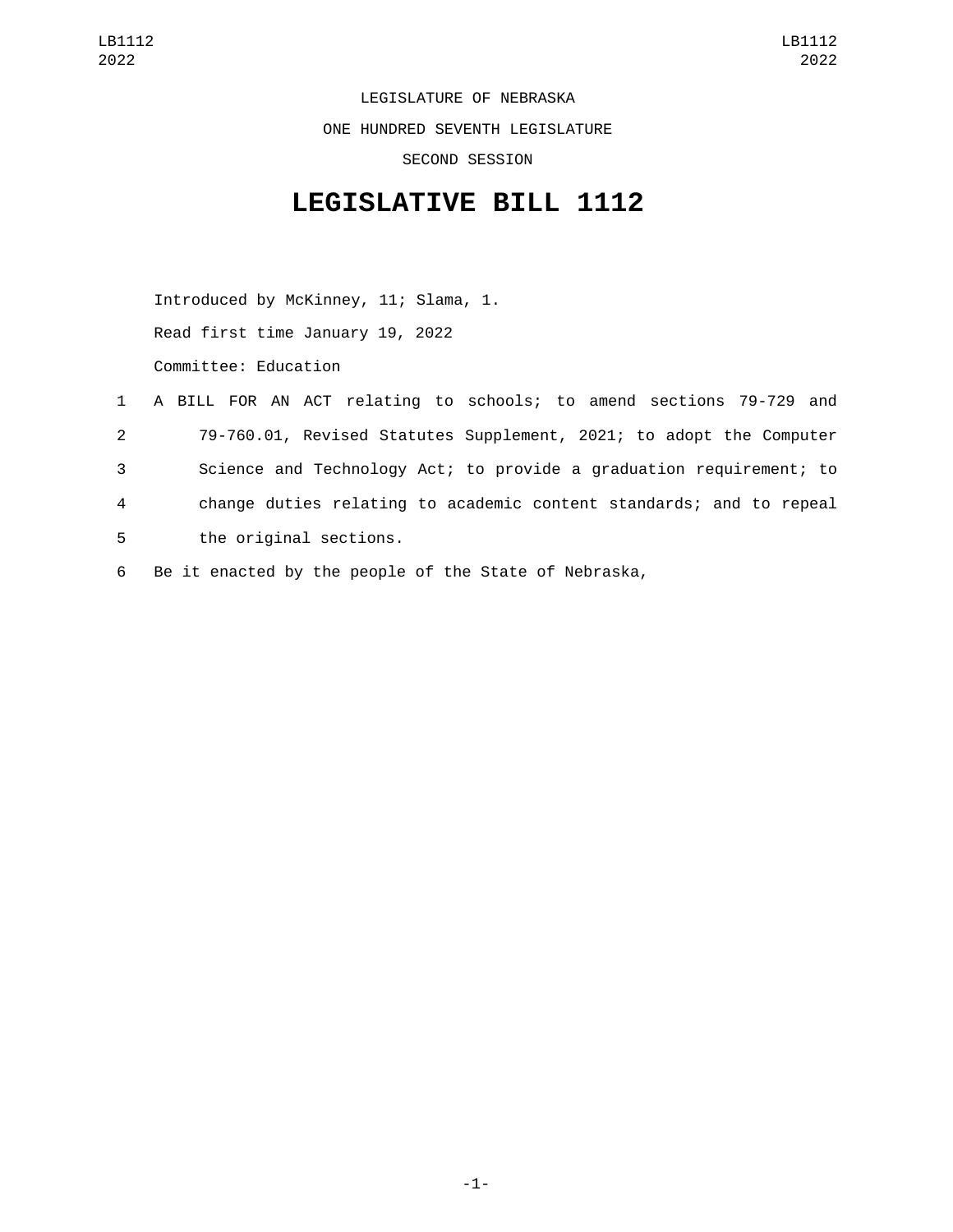| 1              | Sections 1 to 5 of this act shall be known and may be<br>Section 1.       |
|----------------|---------------------------------------------------------------------------|
| $\overline{2}$ | cited as the Computer Science and Technology Education Act.               |
| 3              | The Legislature finds and declares that it is the policy of<br>Sec. 2.    |
| 4              | this state to promote computer science and technology education in each   |
| 5              | school district in order to (1) provide students the skills and           |
| 6              | competencies to compete in a twenty-first-century workforce, (2) develop  |
| 7              | skills that translate to high-skill, high-wage jobs, and (3) encourage    |
| 8              | the creation and retention of new, high-paying jobs in Nebraska.          |
| 9              | For purposes of the Computer Science and Technology<br>Sec. 3.            |
| 10             | Education Act, computer science and technology education includes, but is |
| 11             | not limited to, knowledge and skills regarding computer literacy,         |
| 12             | educational technology, digital citizenship, information technology, and  |
| 13             | computer science.                                                         |
| 14             | Beginning with school year 2024-25, each school district,<br>Sec. 4.      |
| 15             | in consultation with the State Department of Education, shall include     |
| 16             | computer science and technology education in the instructional program of |
| 17             | its elementary and middle schools, as appropriate, and require each       |
| 18             | student to complete at least one five-credit high school course in        |
| 19             | computer science and technology prior to graduation. Such computer        |
| 20             | science and technology education course offered by a school district may  |

 environment, or an online-based or other technology-based format that is tailored to meet the need of each participating student.

be made available in a traditional classroom setting, a blended learning

24 Sec. 5. On or before December 1, 2025, and on or before December 1 of each year thereafter, in order to promote and support computer science and technology education, each school district shall provide an annual computer science and technology education status report to its school board and the State Department of Education, including, but not limited 29 to, student progress in computer science and technology courses and other district-determined measures of computer science and technology education 31 progress from the previous school year.

-2-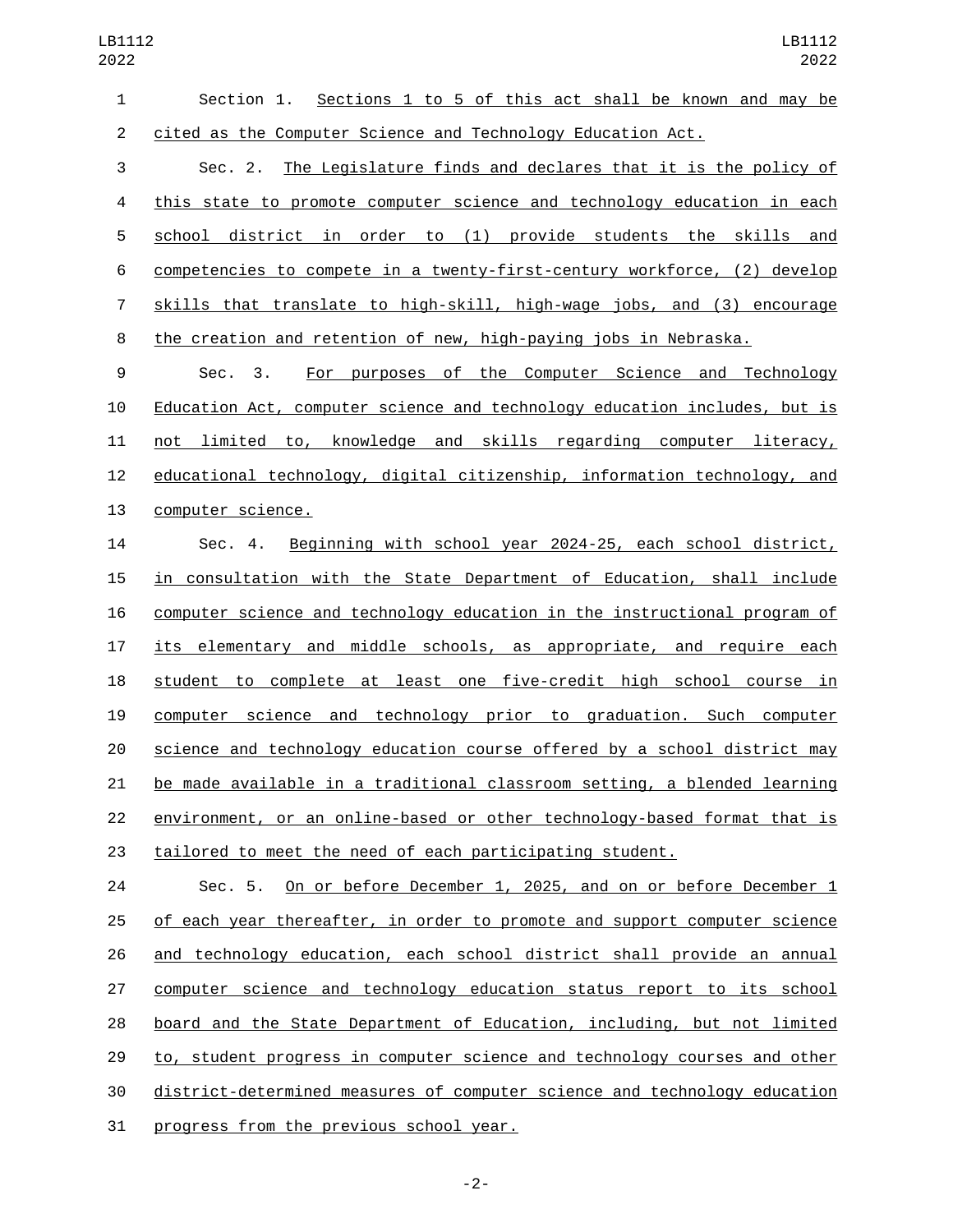Sec. 6. Section 79-729, Revised Statutes Supplement, 2021, is 2 amended to read:

 79-729 The Legislature recognizes the importance of assuring that all persons who graduate from Nebraska high schools possess certain minimum levels of knowledge, skills, and understanding. Each high school student shall complete a minimum of two hundred high school credit hours prior to graduation. At least eighty percent of the minimum credit hours shall be core curriculum courses prescribed by the State Board of Education. Beginning in school year 2023-24, at least five of the minimum credit hours shall be a high school course in personal finance or financial literacy and beginning in school year 2024-25, at least five of the minimum credit hours shall be a high school course in computer science and technology. The State Board of Education may establish recommended statewide graduation guidelines. This section does not apply to high school students whose individualized education programs prescribe a different course of instruction. This section does not prohibit the governing board of any high school from prescribing specific graduation guidelines as long as such guidelines do not conflict with this section. For purposes of this section, high school means grades nine through twelve and credit hour shall be defined by appropriate rules and regulations of the State Board of Education but shall not be less than the amount of credit given for successful completion of a course which meets at least one period per week for at least one semester.

 Sec. 7. Section 79-760.01, Revised Statutes Supplement, 2021, is 25 amended to read:

 79-760.01 (1) The State Board of Education shall adopt measurable academic content standards for at least the grade levels required for statewide assessment pursuant to section 79-760.03. The standards shall cover the subject areas of reading, writing, mathematics, science, and social studies.30

(2) The board shall also adopt measurable academic content standards

-3-